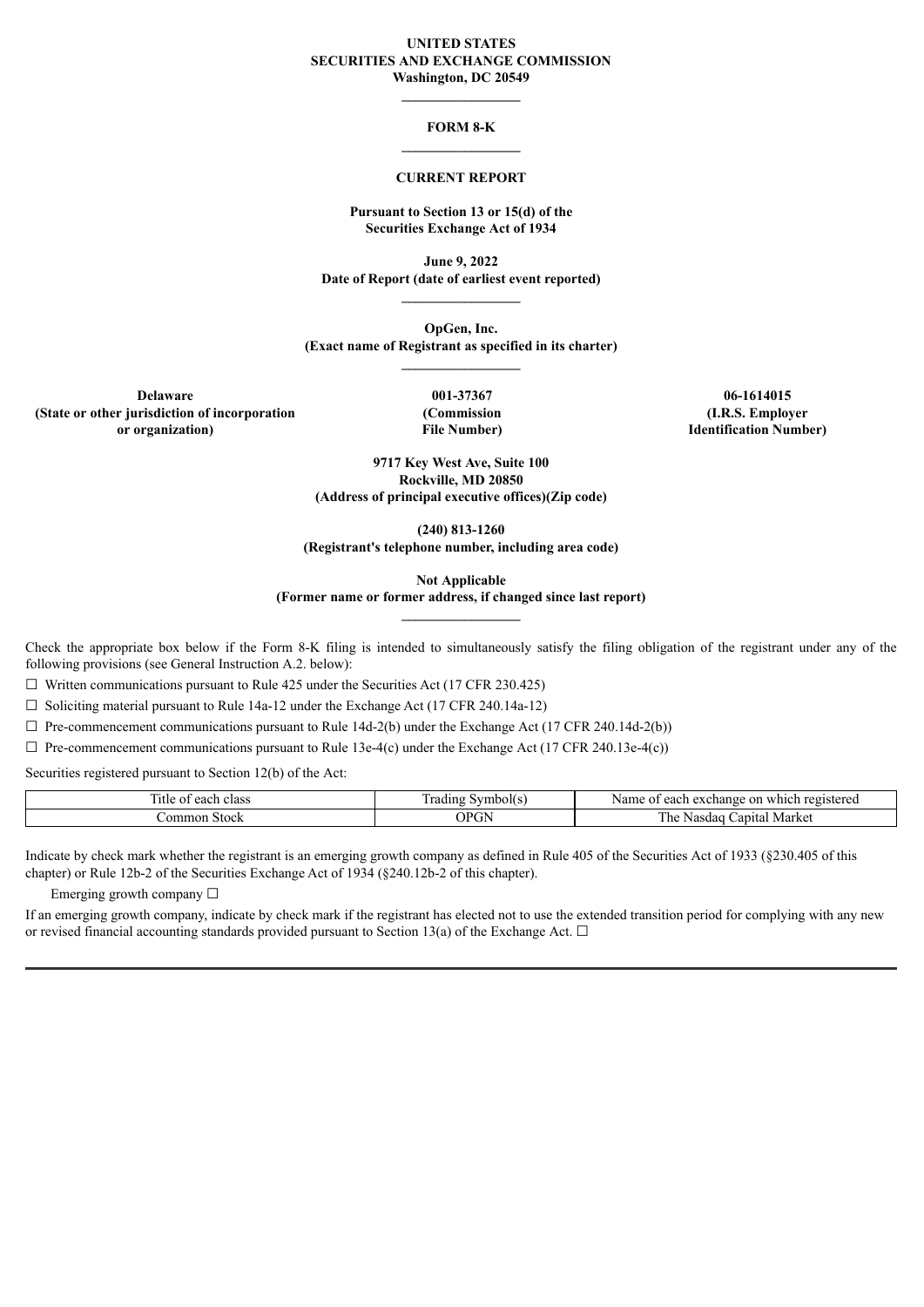## **Item 5.07 — Submission of Matters to a Vote of Security Holders.**

On June 9, 2022, OpGen, Inc. (the "Company") held its 2022 annual meeting of stockholders (the "Annual Meeting"). At the Annual Meeting, the total number of shares represented in person or by proxy was 22,808,825 of the 46,557,750 shares of common stock outstanding and entitled to vote at the Annual Meeting as of the record date, April 14, 2022. The following matters were voted upon at the Annual Meeting:

1. Proposal 1 - Election of Directors. The election of the following named persons to serve as directors of the Company until the 2023 Annual Meeting of Stockholders or until their successors are elected and qualified. The votes cast were as follows:

| Nominee                      | <u>For</u> | Vote<br>Withheld | <b>Broker</b><br>Non-Vote |
|------------------------------|------------|------------------|---------------------------|
| William E. Rhodes, III       | 4,475,103  | 7,623,330        | 10,710,392                |
| Mario Crovetto               | 4,614,240  | 7,484,193        | 10,710,392                |
| R. Donald Elsey              | 4,653,832  | 7,444,601        | 10,710,392                |
| Prabhavathi Fernandes, Ph.D. | 5,147,801  | 6,950,632        | 10,710,392                |
| Oliver Schacht, Ph.D.        | 4,413,023  | 7,685,410        | 10,710,392                |

2. Proposal 2 – Reverse Stock Split. The approval of the adoption of an amendment to the Company's Amended and Restated Certificate of Incorporation, as amended, to effect a reverse stock split at a ratio not less than five-to-one and not more than twenty-to-one, such ratio and the implementation and timing of such reverse stock split to be determined by the Company's board of directors. The votes cast were as follows:

| 10,899,734 votes | FOR the proposal     |
|------------------|----------------------|
| 11.778.575 votes | AGAINST the proposal |
| 130.515 votes    | <b>ABSTAIN</b>       |
| 1 vote           | Broker Non-Votes     |

3. Proposal 3 - Ratification of Appointment of Independent Accounting Firm. The ratification of the appointment of CohnReznick, LLP as the Company's independent registered public accounting firm for the fiscal year ending December 31, 2022. The votes cast were as follows:

| 15,765,893 votes | FOR the proposal        |
|------------------|-------------------------|
| 5.062.991 votes  | AGAINST the proposal    |
| 1.979.940 votes  | <b>ABSTAIN</b>          |
| l vote           | <b>Broker Non-Votes</b> |

4. Proposal 4 - Adjournment. The approval of an adjournment of the Annual Meeting to a later date, if necessary or appropriate, to permit further solicitation and vote of proxies in the event that there are insufficient votes for, or otherwise in connection with, Proposal 2. The votes cast were as follows:

| 10,985,275 votes | FOR the proposal            |
|------------------|-----------------------------|
| 11.498.187 votes | <b>AGAINST</b> the proposal |
| 325,362 votes    | <b>ABSTAIN</b>              |
| l vote           | <b>Broker Non-Votes</b>     |

#### **Item 9.01 Financial Statements and Exhibits.**

(d) Exhibits

| Exhibit<br>Number | <b>Description</b>                                                          |
|-------------------|-----------------------------------------------------------------------------|
| 104               | Cover Page Interactive Data File (embedded within the Inline XBRL document) |